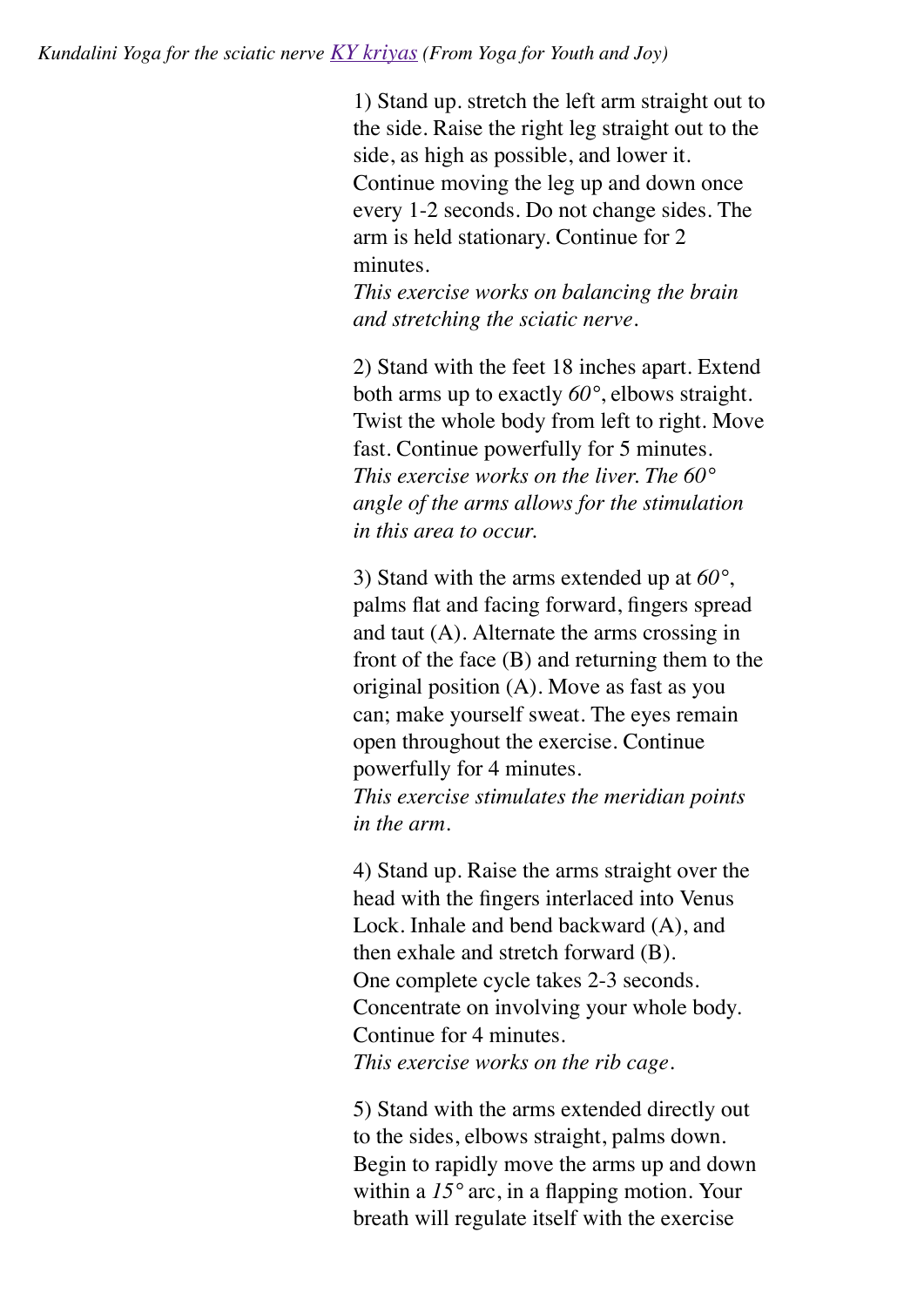

and become very deep and powerful. Continue rhythmically, coordinating the movement with the breath for 2 minutes. *This exercise is stimulating and prepares you for the heavy exercises to follow.*

6) Stand with your feet 24 inches apart. Put your hands on your thighs just above the knees. Arch the lower back forward in Cow Pose. Move the buttocks up and down, leaning the weight on the hands. The knees will flex. One complete cycle takes 1-2 seconds. Continue for 2 minutes. *This exercise slowly adjusts the 3rd, 4th, 5th and 6th lumbar vertebrae.*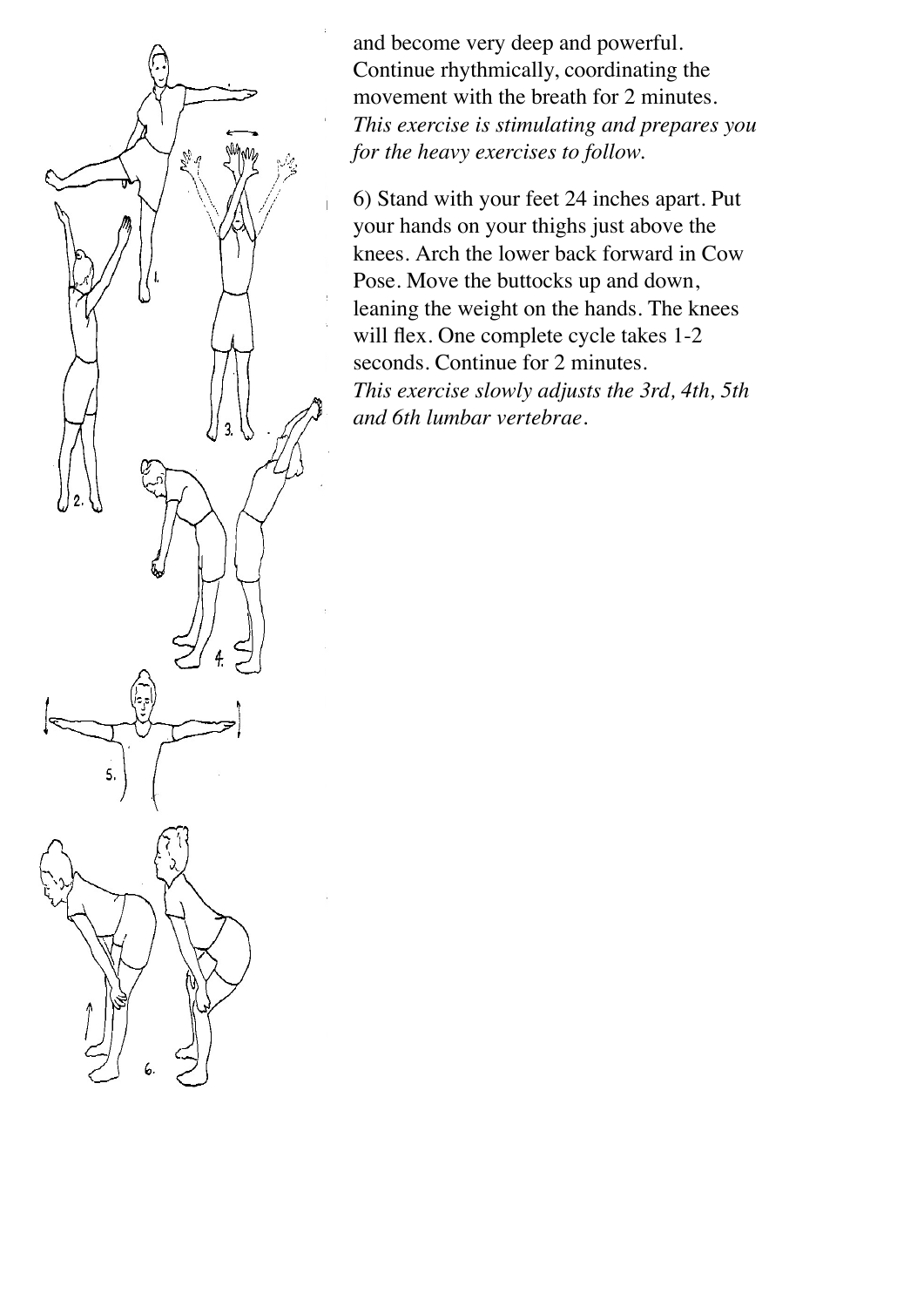





7) Sit down with both the legs and arms extended straight out in front, parallel to the ground (A). Inhale, exhale and stretch forward (B), keeping the lower back arched back as in Cat Pose, arms parallel to the ground.

One cycle takes 2-3 seconds. Continue for 2 minutes.

*This exercise applies pressure to the lower back.*

8) Remain sitting with the legs straight out in front of you . Lock both hands under the left knee and rapidly begin to raise the leg all the way up and all the way down, keeping it straight. One complete cycle takes 2 seconds. Continue powerfully for 1-2 minutes. Then repeat the exercise on the opposite side for 1- 2 minutes.

*This exercise works on the colon and liver.* 9) Sitting with the legs extended, lean back resting on your hands, elbows slightly bent. Raise both legs 18 inches and begin an alternate push-pull motion, bending the knees, and keeping the line of motion parallel to the ground. Move quickly, the body will get warm. Continue powerfully for 3 minutes. *This exercise stimulates and adjusts the hips. It is recommended especially for women to do before they get out of bed in the morning. It has been said that this exercise keeps one youthful.*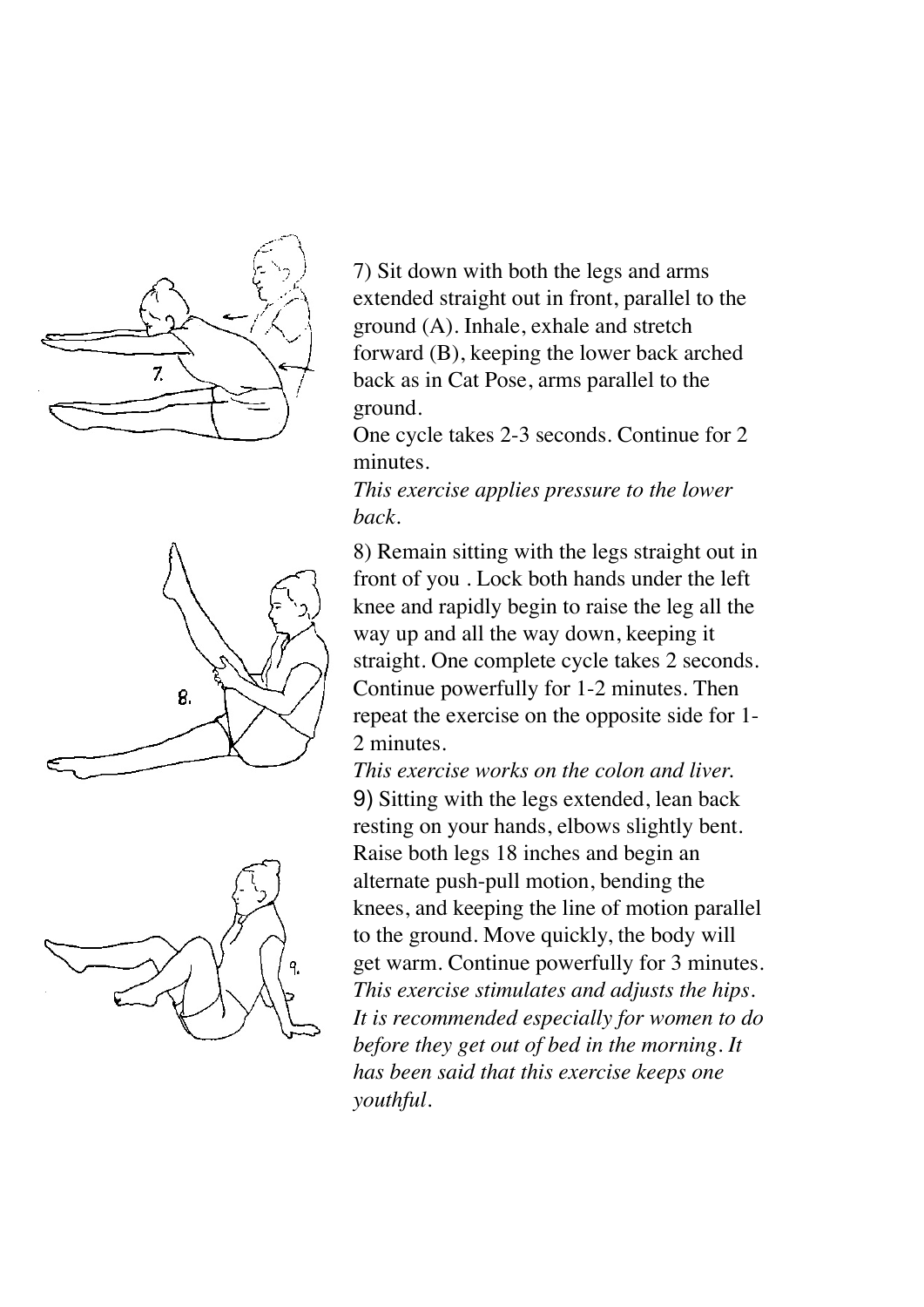

10) Sit in Easy Pose. Inhale and extend the arms straight up making the hands into fists (A). Exhale and bring them down to the sides at shoulder height with the fingers opened (B). One cycle takes 2 seconds. Continue for 2 minutes.

*This exercise works on circulation.*

11) Come into Frog Pose, a squatting position with the heels off the ground and touching each other, and the finger tips placed on the floor in front of you. Roll your head completely around on your shoulders, letting the chin touch the chest. Continue for 1 minute.

*This exercise works on the spine and the lower back.*

12) Remain in Frog Pose. Start with the fingertips placed on the floor in front of you (A). Alternately raise the elbows all the way up making the hands into fists (B), and then lower them back down. One complete cycle takes 2-3 seconds. Continue for 2-3 minutes. *This exercise works on the shoulder area.*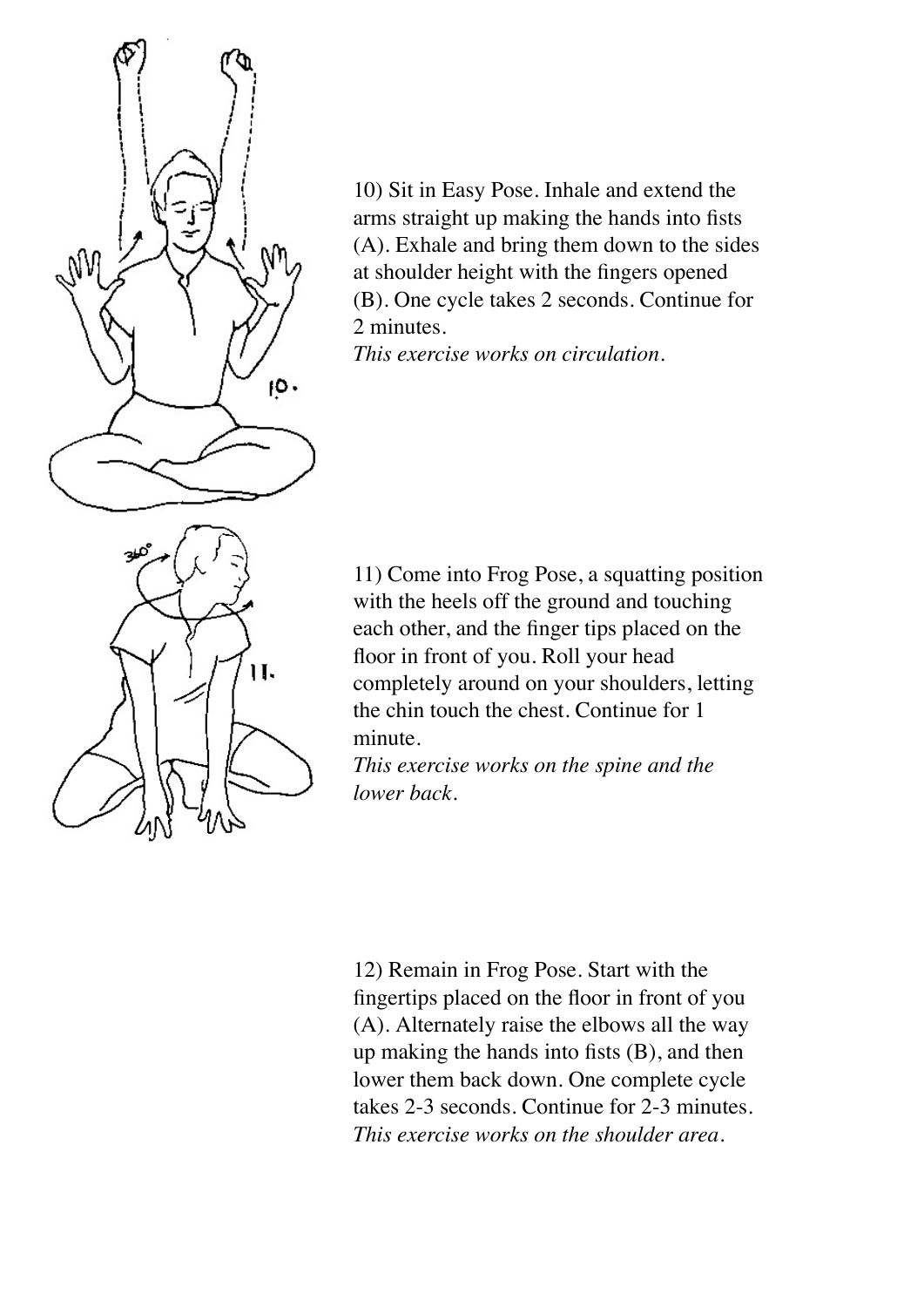



13) Savasana (Corpse Pose). Lie on your back with pour arms at pour sides, palms up, ankles uncrossed and eyes closed. Let the body go dead. Completely relax the body systematically part by part, beginning with the feet and continuing on up to the head. Make the breath long and deep. Concentrate at the third eye point. *Feel young and beautiful.* Continue to deeply relax for 5 minutes.



14) Remain on the back and bend your knees, keeping your feet on the floor, heels together. Bring the knees together  $(A)$ , and then spread them apart towards the floor, with the heels still touching (B). Move as fast as you can. Continue this flapping motion for 2 minutes. *This exercise adjusts the hips.*



15) Lying on your back. hug your knees and draw them to your chest. Slowly bring your nose up to your knees, and then lower it back down (4 seconds up, 4 seconds down). Continue for 3 minutes. *This exercise stimulates the thyroid.*

16) Sit in Easy Pose. Place the right palm